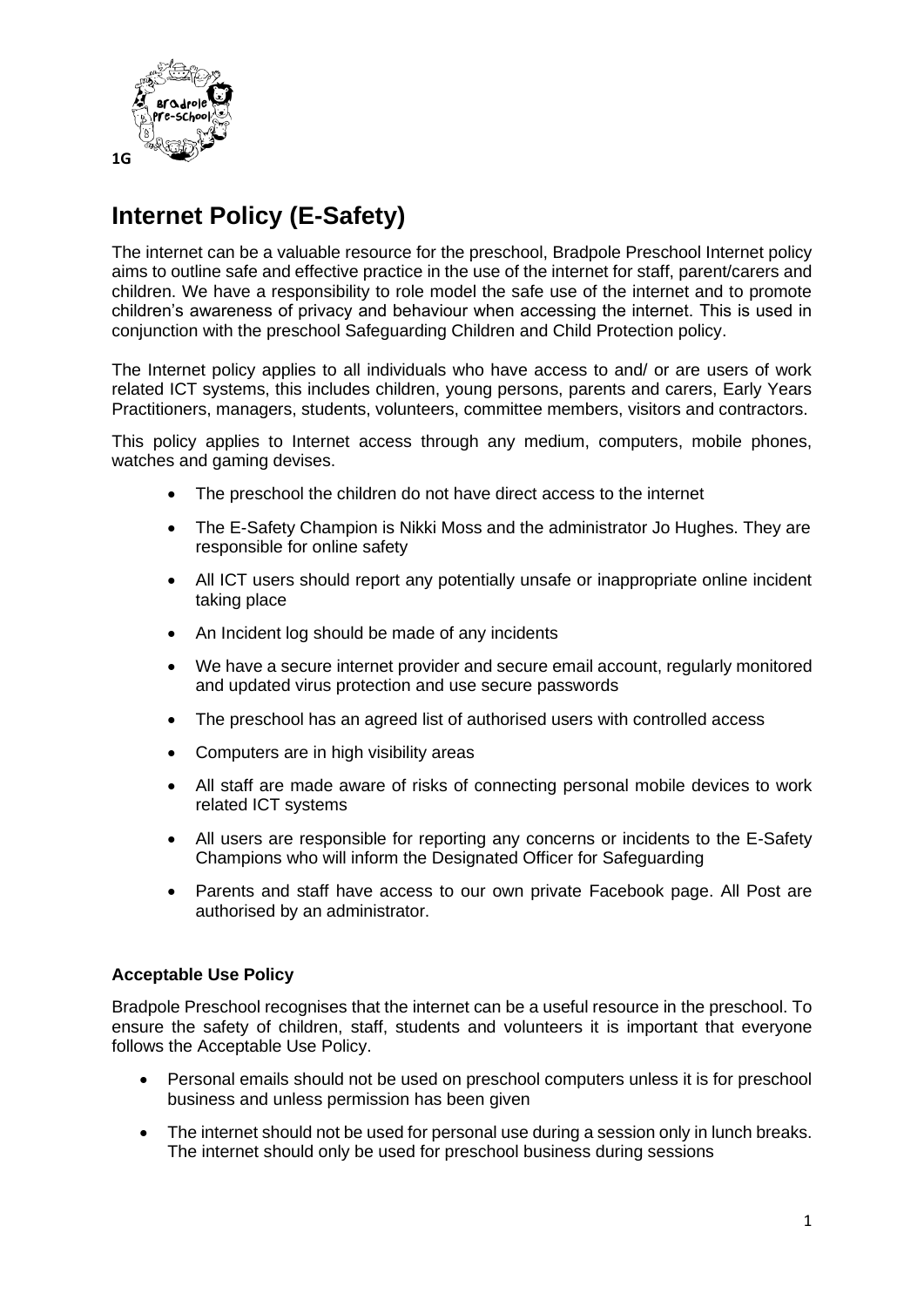

- Staff, students, and volunteers should always consider their professional integrity and judgement and the preschools Code of Conduct and Confidentiality Policy when posting on social networking sites, on their own computers/mobile devices and phones in their own time
- Staff, students, and volunteers are actively discouraged from becoming "friends" with parent/carers on social network sites like "Facebook" as this may make it difficult to maintain appropriate professional boundaries
- Staff, students, and volunteers need to be careful not to make any comments or posts that may bring the preschool into disrepute
- Staff, volunteers and students should ensure that all communications are transparent and open to scrutiny
- The preschool does not allow the use of photographs of children to be used on social network sites so as to protect the privacy of children and parents and to stop images being passed around without the permission of parents

#### **The preschool laptop**

- The preschool laptop is to be only used for preschool business and is password protected.
- It is stored in the office in the bottom drawer of the desk.
- The preschool laptop may be taken home by selected members of staff with permission from the preschool Leader to conduct preschool business such as by the Administrator to pay wages. The preschool E-safety policy would still apply in these circumstances.

#### **Online virtual appointments, meetings and parent consultations**

Due to the coronavirus pandemic restrictions and to reduce the number of visitors attending the setting to prevent the spread of infection; the preschool are engaging in online virtual appointments with other agencies such as Speech and Language Therapy and parent consultations. These will be conducted using online virtual service providers such as Skype, Zoom, Microsoft Teams and NHS attend anywhere on the preschool laptop.

To ensure the safety and privacy of all those participating, some guidance has been issued for online virtual appointments and consultations.

- Parental permission is gained before a child participates in a virtual appointment.
- Be aware of the background environment and what will be visible to the other participate(s), ensure no personal or confidential information is visible.
- Do not uses other devices to record or take photos during the meeting.
- To use the applications enabled security features.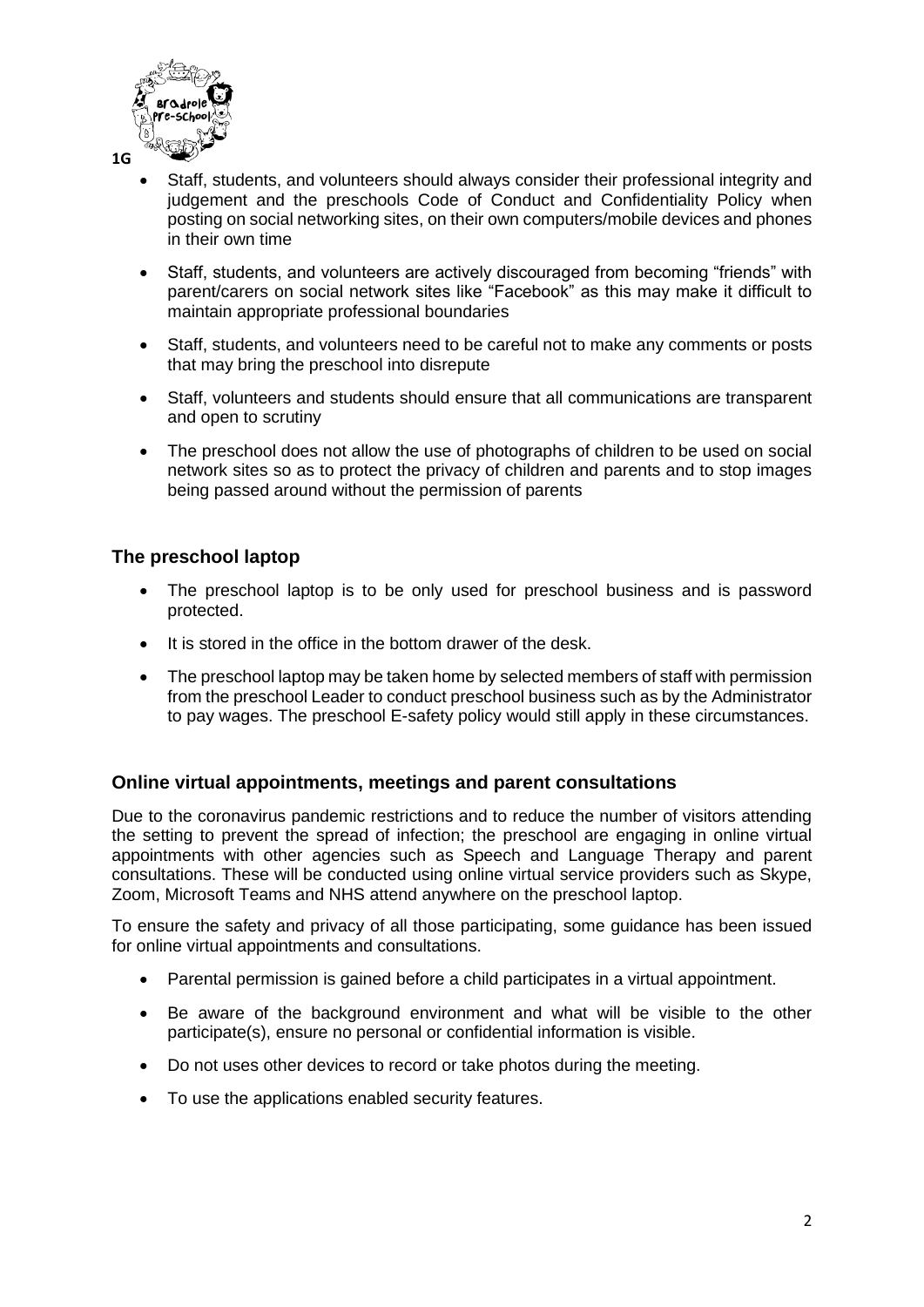

## **Training**

Due to coronavirus restrictions limiting direct contact and moving to online training, all staff will have a new individual work training email address which links to Nexus and other providers to allow access to online training course via online portals such as Zoom and Microsoft Teams. In addition all staff will allocated an individual work Microsoft Teams account to allow use of the service.

#### **ICT Misuse Policy**

Bradpole preschool acknowledges that no system or procedure regarding ICT can be considered Safe, Secure, or fool proof as there is always a potential, whether intentional or unintentional, for misuse. The aim of our policy is to minimise such opportunities and risk.

- Children do not have direct access to the internet only chosen games and activities
- Staff have access to the internet in the office. The internet should not be used during sessions- only to be used at lunch breaks
- Mobile phones are kept in lockers or in the staff room, they are never used in the preschool room and garden
- Staff, students, and volunteers must not take photographs on personal mobile phones or cameras
- Preschool staff have cameras belonging to the setting, which are not taken off the premises, only the preschool leader or administrator may take the camera cards off the premises to get them developed
- Any photos taken of children are for record keeping or display purpose only, in line with Data Protection Act 1998 identifiable images of people may be classed as personal information and may only be used for record keeping that parents have given consent for

Any known or suspected breaches of the Acceptable use policy, Mobile phone policy, and confidentiality policy will be dealt with promptly, sensitively, and fairly in line with agreed procedures.

Priority is to ensure the safety and wellbeing of the children at all times. Should abuse be suggested then the Safeguarding Children and Child Protection Policy and Procedures will be implemented immediately.

If there is any suspicion or allegation against an employee, manager, student, or volunteer then again the Child Protection Policy will be implemented immediately and the local police and Ofsted will be contacted.